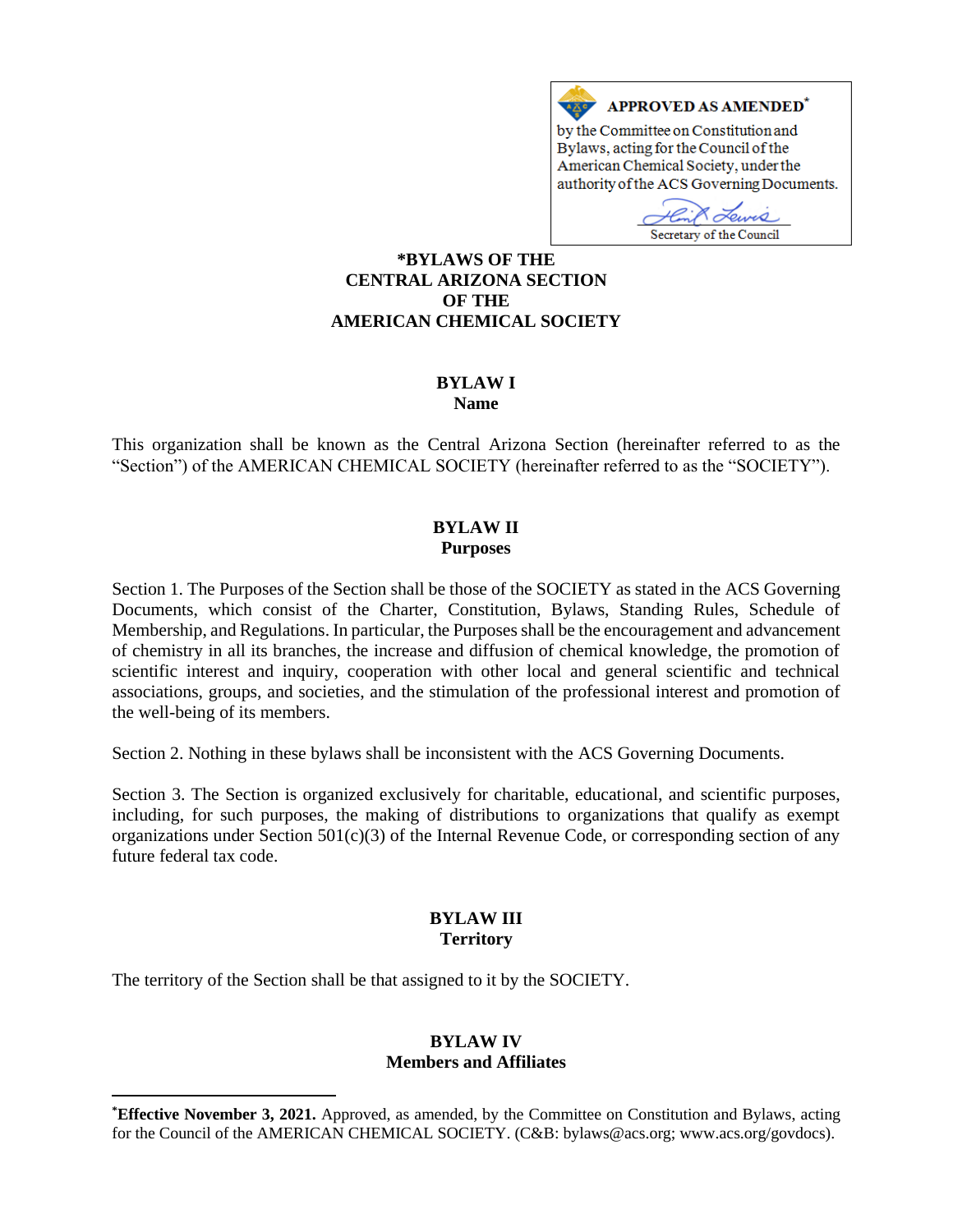Section 1. The rolls of the Section shall include those MEMBERS and STUDENT MEMBERS (hereinafter collectively referred to as "members") and Society Affiliates of the SOCIETY residing within the territory of the Section provided that any exceptions to this rule shall be made in conformity with the ACS Governing Documents.

Section 2. STUDENT MEMBERS shall be entitled to all privileges of membership except that of holding an elective position of the SOCIETY and of the Section. A STUDENT MEMBER may not serve as a Councilor, Alternate Councilor, or the Temporary Substitute Councilor, but they may be appointed as committee chairs and they may hold an elective position of the Section as noted elsewhere in these bylaws.

Section 3. The Section may have Local Section Affiliates as authorized in the Standing Rules of the SOCIETY. A Local Section Affiliate shall retain affiliate status only so long as payment is made of Local Section Affiliate dues of not less than two dollars (\$2.00) per annum. A Local Section Affiliate may not (1) hold an elective position, (2) vote on Articles of Incorporation and bylaws, (3) vote for the Councilor(s) or Alternate Councilor(s), or (4) serve as a voting member of the Executive Committee. Except as mentioned above, a Local Section Affiliate may vote for an elective position of the Section and may be appointed as a committee chair.

Section 4. Society Affiliates may be assessed dues in the amount specified by the Executive Committee. A Society Affiliate may not (1) hold an elective position, (2) vote on Articles of Incorporation and bylaws of the Section, (3) vote for the Councilor(s) or Alternate Councilor(s), or (4) serve as a voting member of the Executive Committee. Except as mentioned above, a Society Affiliate may vote for an elective position of the Section and may be appointed as a committee chair.

Section 5. Members and affiliates, which includes Society Affiliates and Local Section Affiliates, shall have such rights and privileges as accorded to them by the Bylaws and Standing Rules of the SOCIETY and these bylaws.

## **BYLAW V**

## **Officers, Executive Committee, and Councilor(s)**

Section 1. The officers of the Section shall be MEMBERS of the SOCIETY and the Section and shall consist of the Chair, Chair-Elect, Secretary, and Treasurer. The Secretary and Treasurer positions may be held by the same person.

Section 2. The Executive Committee shall be the governing body of the Section and as such shall have full power to conduct, manage, and direct the business and affairs of the Section in accordance with the Constitution, Bylaws, and Standing Rules of the SOCIETY and these bylaws. The Executive Committee shall consist of the officers of the Section, the Immediate Past Chair, the Councilor(s), and Alternate Councilor(s), and as nonvoting members, the chairs of the standing committees.

Section 3. The Chair and Chair-Elect shall serve for a term of one year beginning on January 1 or until their successors take office. At the end of the Chair-Elect's term of office, the Chair-Elect shall succeed to the office of Chair. The Secretary and Treasurer shall serve for a term of two years beginning on January 1 or until their duly elected successors take office; they shall be elected in alternate years, whenever possible, to provide for a rotation of terms. With the exception of the Chair and Chair-Elect, the incumbent of any position is eligible for reelection. The Chair is not eligible to serve in the position of another Section officer until the end of the term as Immediate Past Chair.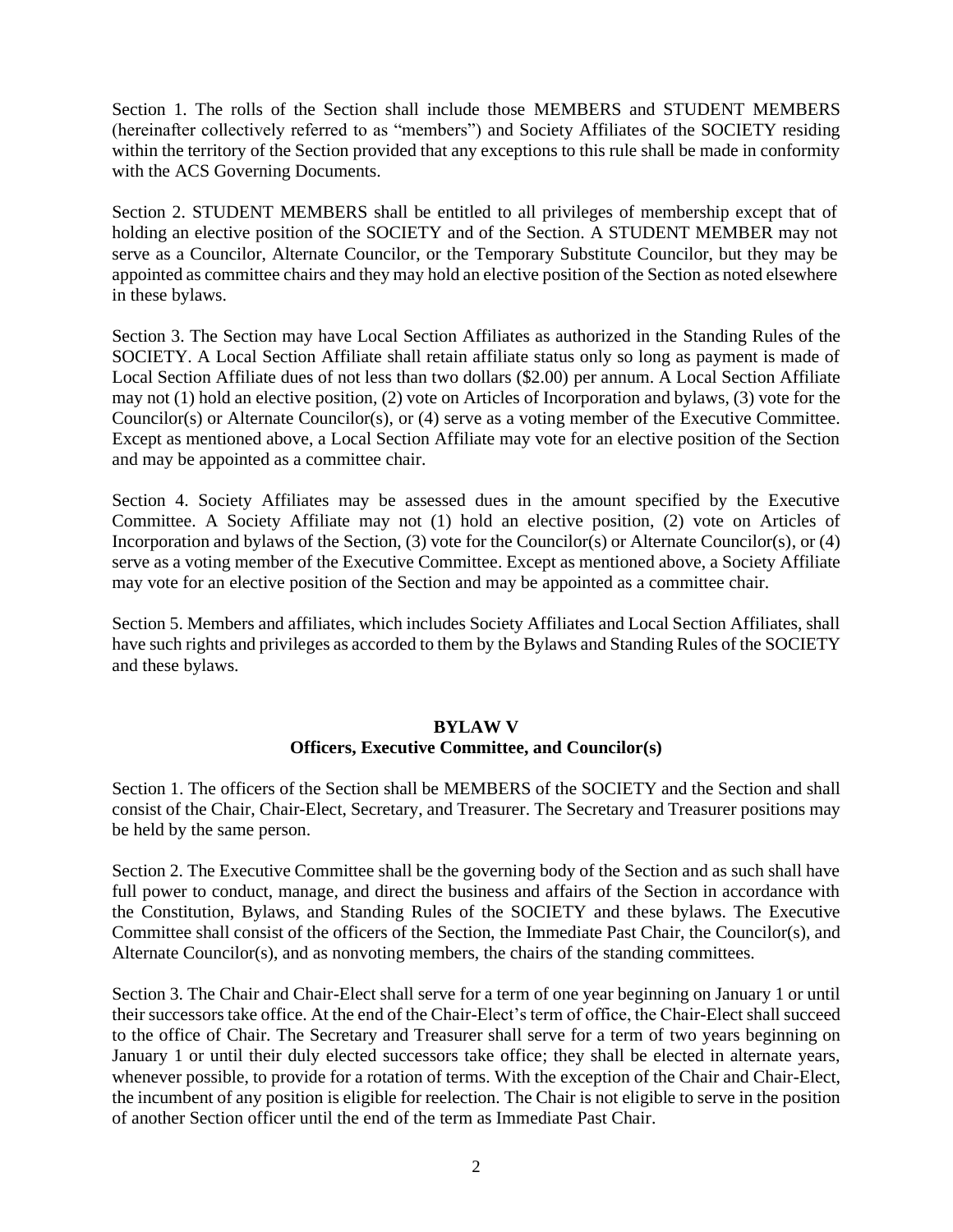Section 4. The duties of the officers shall be such as usually pertain to their offices, together with those required by these bylaws and by the ACS Governing Documents, and such other duties as may be assigned to them from time to time by the Executive Committee.

- a. The duties of the Chair shall be to preside at meetings of the Executive Committee, to carry into effect the decisions and recommendations of that Committee, to preside at meetings of the Section to conduct governance business, to appoint, with the approval of the Executive Committee, all committee chairs and others serving on committees, as provided elsewhere in these bylaws, and to carry out the duties required by these bylaws and the ACS Governing Documents.
- b. The duties of the Chair-Elect shall be to assist the Chair with the direction and management of the Section. In the absence of the Chair, the duties of the office shall devolve upon the Chair-Elect.
- c. The duties of the Secretary shall be to keep a record of the minutes of the meetings of the Section and of the Executive Committee, to maintain a list of members and affiliates, to send to members and affiliates such notices as the business of the Section may require, to submit a report to the Section at its annual meeting, and to carry out the duties required by these bylaws and the ACS Governing Documents. The Secretary shall preside over meetings in the absence of both the Chair and Chair-Elect.
- d. The Treasurer shall have charge of the funds of the Section, keep an accurate record of all receipts and disbursements, receive dues, and make those disbursements approved by the Executive Committee. The Treasurer shall render an account of all transactions and of the financial condition of the Section to the Executive Committee at times set by the Committee and shall submit such reports as are required by the ACS Governing Documents.

## Section 5. Vacancies

- a. In the event of a vacancy in the office of Chair, the Chair-Elect shall assume the duties of Chair for the remainder of the term. In such case, the Chair-Elect moving into the position of Chair shall also hold that position during the normal term as Chair as part of the leadership transition.
- b. All other vacancies, except for Councilor(s) and Alternate Councilor(s), shall be filled by majority vote of the Executive Committee through interim appointment for the period up to the next annual election. At that time, the procedures for election as outlined in the bylaws of the Section shall be followed.
- c. An interim appointee to the vacated office of Chair-Elect shall not automatically succeed to the office of Chair. At the next election, both a Chair and a Chair-Elect shall be elected.

Section 6. Councilor(s), Alternate Councilor(s), and Temporary Substitute Councilor

a. The Section shall have Councilor(s) and Alternate Councilor(s) as provided in the ACS Governing Documents. The Section's Councilor(s) and Alternate Councilor(s) shall carry out those duties assigned to them by the ACS Governing Documents. In particular, the Councilor(s) (or Alternate Councilor(s) or Temporary Substitute Councilor if so designated to serve in place of the Councilor for a particular meeting), shall attend meetings of the Council of the SOCIETY and represent the Section at such meetings.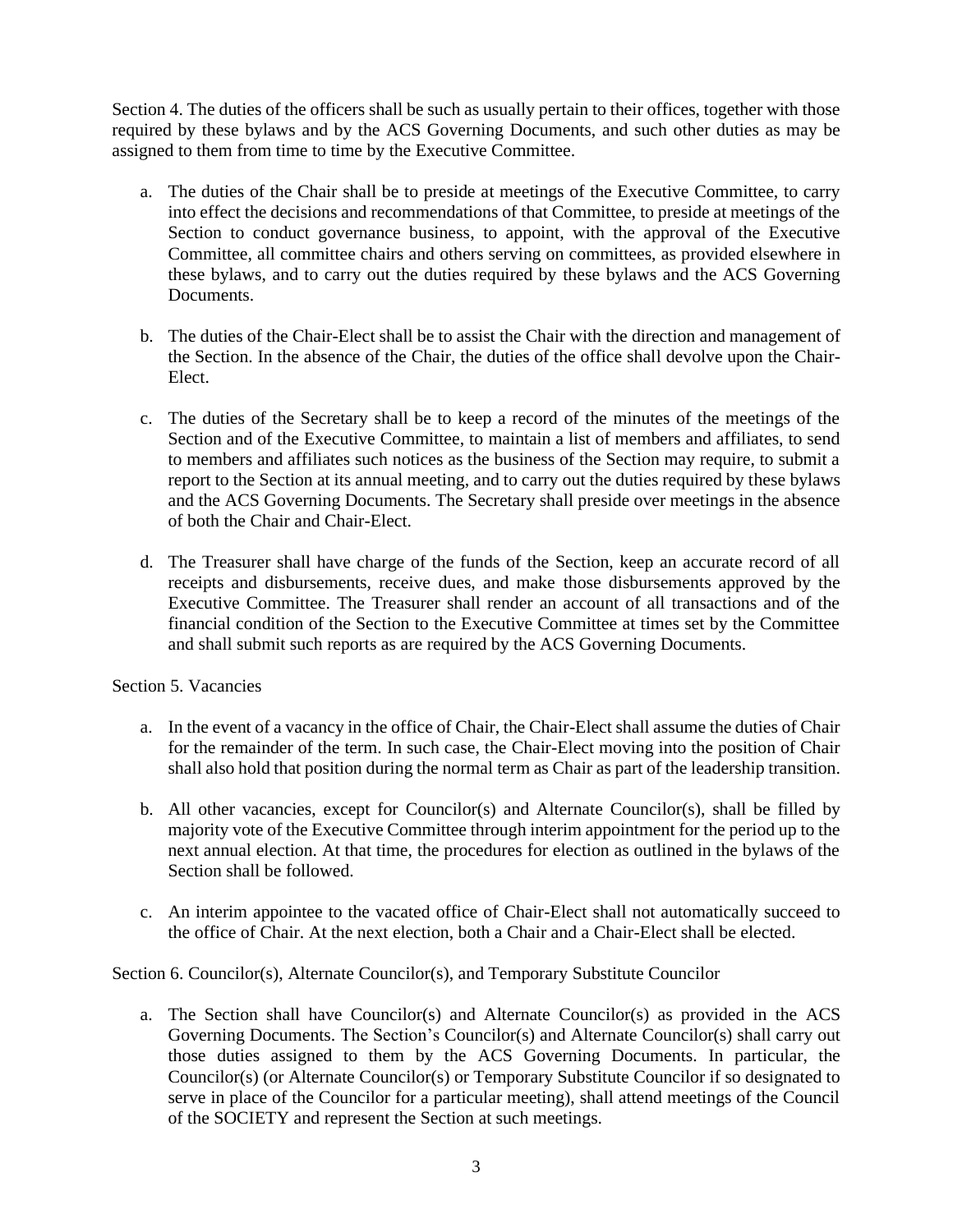- b. Councilor(s) and Alternate Councilor(s) shall be elected by ballot from among the MEMBERS for three-year terms beginning January 1. Reelection is permissible. Councilor(s) shall be elected in separate years, whenever possible, to provide for a rotation of terms in accordance with the ACS Governing Documents. A partial term of one or two years shall be used whenever necessary to establish or to restore rotation of three-year terms provided that the Councilor and/or Alternate Councilor agree to the partial term before the election.
- c. In the event that a Councilor is unable to attend a specified meeting of the Council of the SOCIETY, the Chair of the Section shall appoint one of the Alternate Councilor(s) to serve as Councilor at the specified meeting. Such appointment of an Alternate Councilor shall be for only one meeting.
- d. If every Councilor and Alternate Councilor of the Section will be absent from a Council meeting, thus leaving the Section without representation at such meeting, the Executive Committee may designate one MEMBER of the Section as a Temporary Substitute Councilor in accordance with the ACS Governing Documents.
- e. The Executive Committee shall designate one or more Councilor(s) to be disqualified under provisions of the ACS Governing Documents for reallocation of Councilor(s) among the Sections.
- f. Any vacancy in the position of Councilor or Alternate Councilor shall be filled for the remainder of the unexpired term at the time of the next annual election. The vacancy may be filled until the next annual election by appointment by the Executive Committee.

#### **BYLAW VI Manner of Election**

Section 1. The election of officers shall be conducted by a ballot distributed to the members and affiliates of the Section in accordance with the ACS Governing Documents and these bylaws. Local Section Affiliates and Society Affiliates may vote for any elective position(s) of the Section in the same manner as described above. Councilor(s) and Alternate Councilor(s) shall be elected by a ballot distributed to all members of the Section; affiliates may not vote for Councilor(s) and Alternate Councilor(s).

Section 2. In October of each year, the Nomination Committee shall report to the membership its list of nominees for each office, and for Councilor(s) and Alternate Councilor(s), to be elected by the Section. Prior to October 15, any member or affiliate of the Section may, in writing or from the floor at a meeting to conduct governance business, nominate additional candidates for office, provided that the candidates are MEMBERS of the Section as required elsewhere in these bylaws, if the nomination is seconded by another member or affiliate. Nominations so made shall be equally valid as those from the Nomination Committee. All candidates nominated shall have indicated willingness to serve if elected.

Section 3. When a ballot is used, the candidates for each office and for Councilor(s) and Alternate Councilor(s) shall be listed in an order to be selected by lot. The ballot shall be distributed by November 1 to eligible voters as noted above. Affiliates may not vote for Councilor(s) and Alternate Councilor(s). The ballot shall provide for a write-in candidate for each position to be filled. A paper ballot shall be provided to any eligible voter who requests it.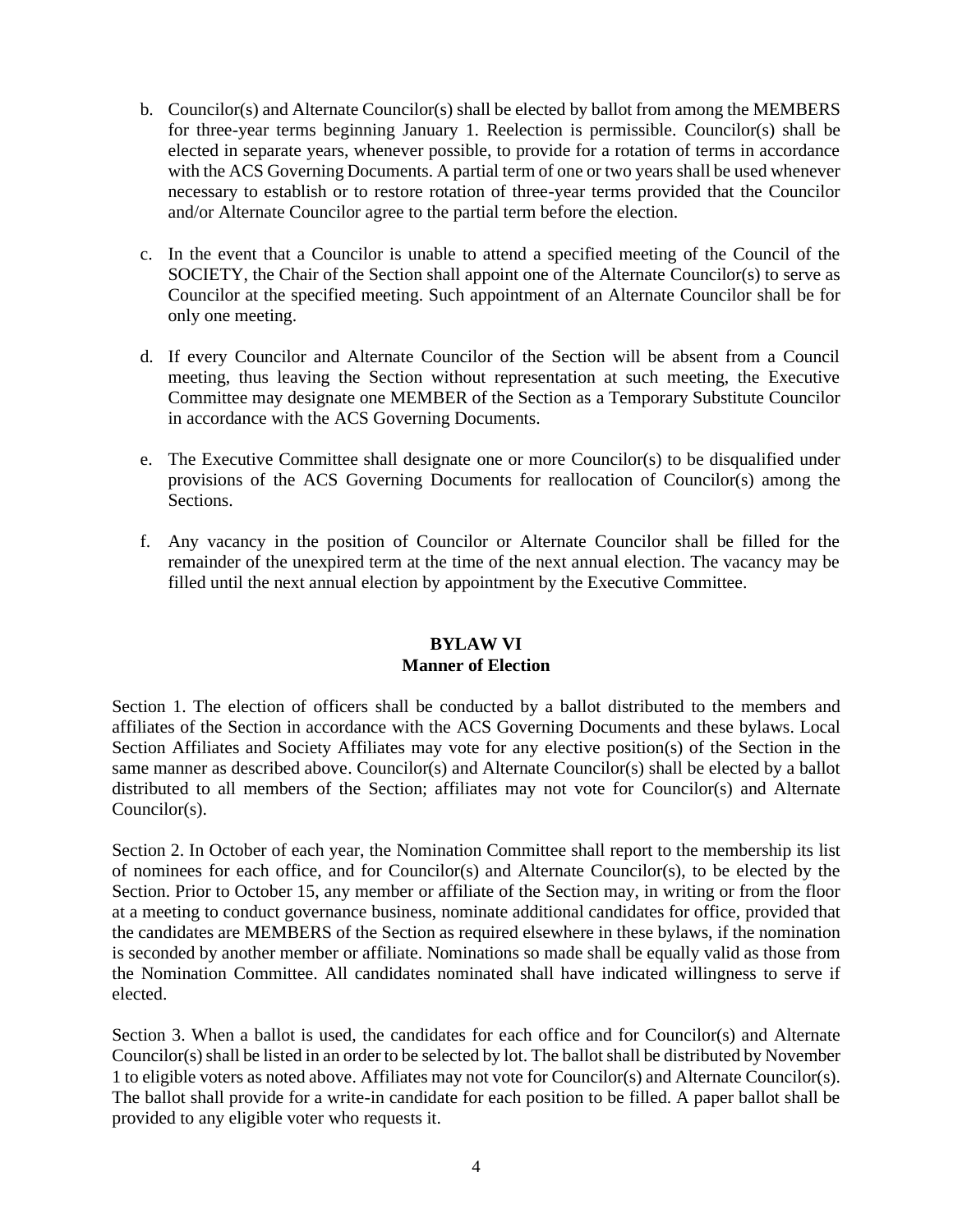Section 4. The ballots shall be tabulated and validated not later than November 15. Except as noted below, the candidate for each position receiving the largest number of votes shall be declared elected. The Executive Committee may decide that for Councilor(s), the candidate(s) with the majority of votes shall be declared elected as Councilor(s); the candidate(s) with the next largest number of votes shall be declared elected as Alternate Councilor(s). In case of a tie vote for any position, the Executive Committee, by ballot, shall elect from among the candidates who share the tie vote; the candidate receiving the largest number of votes shall be declared elected.

Section 5. The results shall be announced by the Section Chair or the Chair's designee as soon as possible after the election and published in the Section's newsletter and/or on the Section's website soon thereafter. The results shall be certified to the Chief Executive Officer of the SOCIETY not later than December 1.

Section 6. In accordance with the ACS Governing Documents, balloting procedures should ensure fair balloting that is open to all eligible members, protection against fraudulent balloting, and the timely reporting and archiving of balloting results.

## **BYLAW VII Recall of Elected Officials**

Section 1. The officers and elected Executive Committee members, but not the Councilor(s) and Alternate Councilor(s), are subject to recall for neglect of duties or conduct injurious to the SOCIETY.

Section 2. The recall of an official shall be initiated when a signed petition, indicating in writing the specific charges and reasonable substantiating evidence, is submitted to the Chair from at least five members of the Section. In the event the Chair is the official in question, the Chair-Elect shall receive the petition and shall assume the duties of the Chair with respect to this issue until the issue is resolved.

Section 3. The Chair shall, without delay, determine that the petitioners are aware of the gravity of their actions and the procedures to be followed. The Chair shall notify the Executive Committee and seek an alternate resolution to the problem and a withdrawal of the petition at this time. In the absence of a resolution to the problem, the Chair shall notify the members of the Executive Committee and call a special meeting within thirty days.

- a. The Executive Committee shall promptly continue the recall process or dismiss the petition as ill-founded or find an alternative solution to the problem. The Chair shall promptly inform the petitioners and the official of the decision of the Executive Committee. If no contact with the official can be made after a reasonable effort, the Executive Committee may remove the official in question with a two-thirds (2/3) vote of the remaining members.
- b. If the proceedings continue:
	- (1) The Chair shall assign the duties of the official to another qualified member or MEMBER of the Section, as required elsewhere in these bylaws, until the issue is resolved.
	- (2) The official shall be offered an opportunity to answer the allegations in the petition before the Executive Committee. A certified letter shall be sent to the last known address on the official SOCIETY membership roll. Upon notification, the official shall have thirty days to make a written response to the allegations.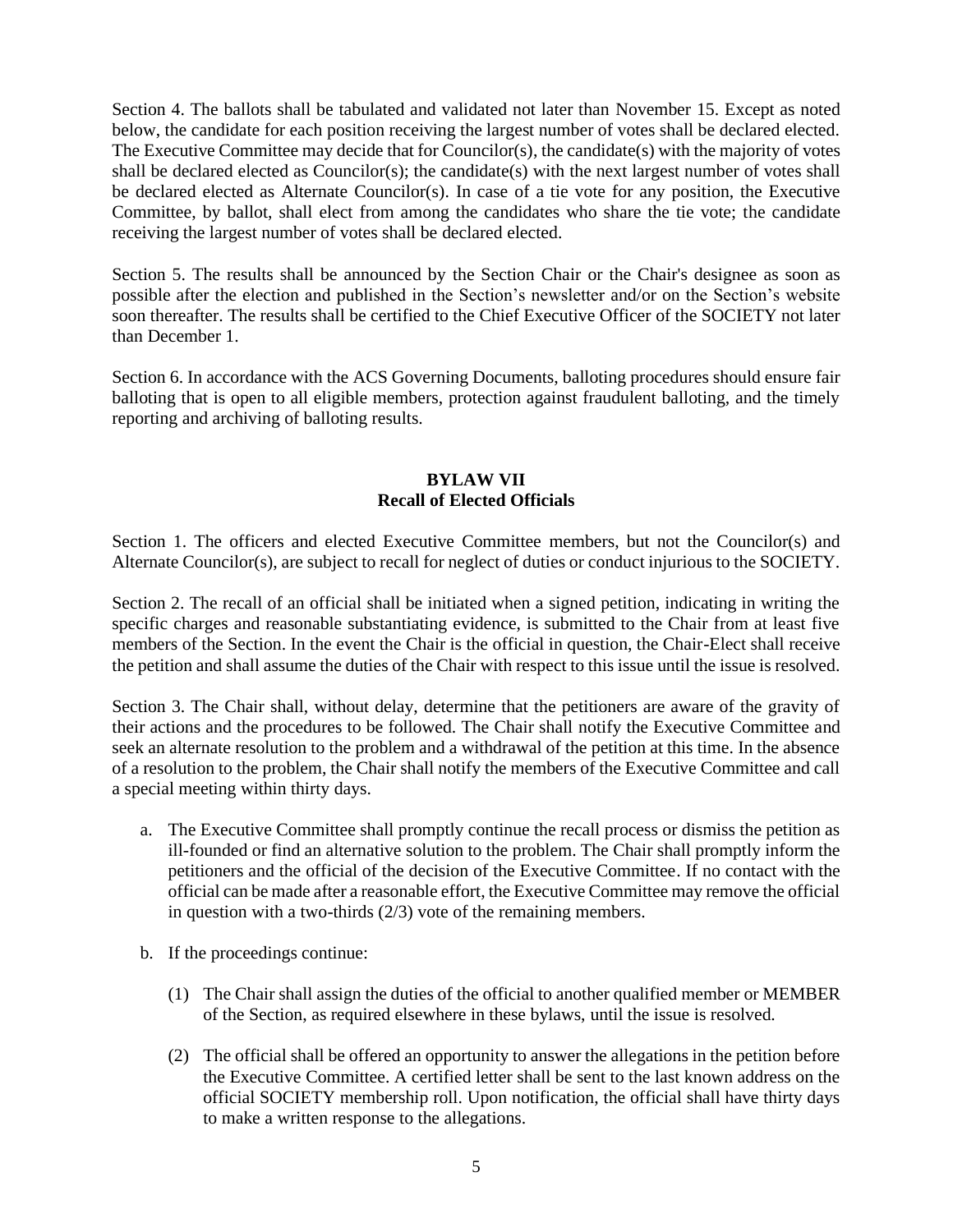- (3) The Executive Committee shall decide whether or not to proceed after studying the official's response. The Chair shall inform the official and the petitioners of the decision of the Executive Committee. If the Executive Committee decides that the proceedings shall continue, the official shall choose one of the following options:
	- (a) The official may resign.
	- (b) The official may request a recall vote. Section members shall be informed, through brief written statements prepared by the Executive Committee and the official, of the issues involved with the recall vote. Both statements shall be distributed to the members with the ballot. A paper ballot shall be provided to any member who requests it. At least two-thirds (2/3) of the votes cast shall be required for the official to be removed from office. The membership shall be informed of the results of the recall vote.
	- (c) The official may request a hearing and a recall vote by the remaining members of the Executive Committee. At least a two-thirds (2/3) vote of the remaining members of the Executive Committee shall be required to recall the official.
	- (d) The official may choose not to respond and thus forfeit the position.

Section 4. The vacancy provisions of these bylaws shall be used to fill a vacancy caused by a recall process. The Chief Executive Officer of the SOCIETY shall be informed of the recall and the filling of the vacancy.

## **BYLAW VIII Committees**

Section 1. The Executive Committee shall establish committees as necessary for the proper operation of the Section. Any individual serving on a committee shall be a member or affiliate of the Section as provided elsewhere in these bylaws.

Section 2. The Section shall have the following standing committees: Nomination, Programming, Younger Chemists, and Communications. Committee chairs will be identified in a manner agreed upon by the membership of the committee and Executive Committee.

- a. The Nomination Committee shall identify and recruit candidates for Section offices and shall assist the Executive Committee with the Section's elections.
- b. The Programming Committee shall handle arrangements pertaining to the planning and execution of the Section's meeting programs.
- c. The Communications Committee oversees content of the Section's newsletter, website, or other publications and announcements. The Secretary of the Section shall serve as a standing member of the committee.

# **BYLAW IX Meetings**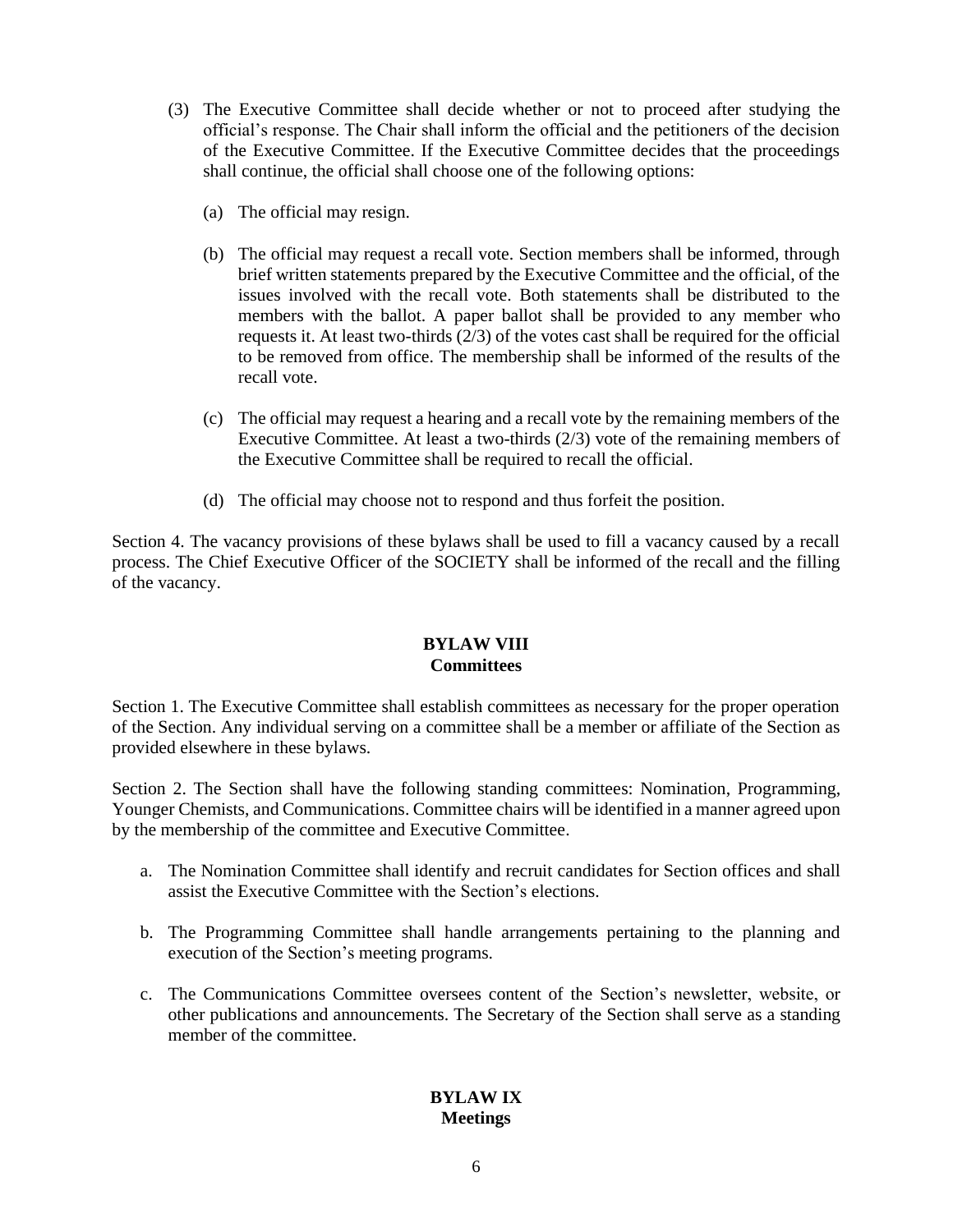Section 1. The Executive Committee shall designate the times and places of the Section's meetings as it finds necessary or desirable for the proper functioning of the Section. The Section shall hold at least one meeting annually to conduct governance business; however, this requirement may be modified by the Executive Committee.

Section 2. The Chair shall set the order of business for meetings of the Section to conduct governance business. The order of business may be suspended by a majority vote of the members present.

Section 3. The Section may hold special meetings to conduct governance business upon the written request of a majority of the Executive Committee or upon the written request of 15 members of the Section. To be valid, such request shall be received by the Secretary at least ten days before the date requested for the meeting and shall state the exact nature of the business to be transacted. No other business shall transpire at such meetings.

Section 4. Meetings of the Executive Committee and meetings of the Section to conduct governance business, with the approval of the Executive Committee, may be held by means of electronic communications technology that permits those in attendance to read or hear the proceedings substantially concurrently with their occurrence, and for voting members to vote as needed.

Section 5. The Executive Committee shall meet upon due notice either at the call of the Chair or upon request of a majority of its members. A quorum for an Executive Committee meeting shall consist of a majority of the voting members of the Committee. In the absence of a quorum, called meetings of the Executive Committee shall adjourn to a specific date.

Section 6. Due notice of the Section's meetings, not including committee meetings, shall be sent to each member and affiliate of the Section. A quorum for the transaction of governance business at such a Section meeting shall consist of 15 members of the Section. No governance business shall be conducted in the absence of a quorum.

Section 7. The fee for registration at any special meeting shall be decided by the Executive Committee.

Section 8. The most recent edition of *Robert's Rules of Order Newly Revised* shall be the parliamentary authority for all matters not covered in these bylaws or in the SOCIETY's documents.

## **BYLAW X Finances**

Section 1.

- a. Members of the Section may be assessed voluntary Local Section dues in an amount set by the Executive Committee. The Executive Committee shall have the option to waive or discount dues for STUDENT MEMBERS and for emeritus members.
- b. Society Affiliates may be assessed annual dues in an amount set by the Executive Committee.
- c. The annual dues of Local Section Affiliates shall be determined by the Executive Committee in accordance with the ACS Governing Documents, and as mentioned elsewhere in these bylaws.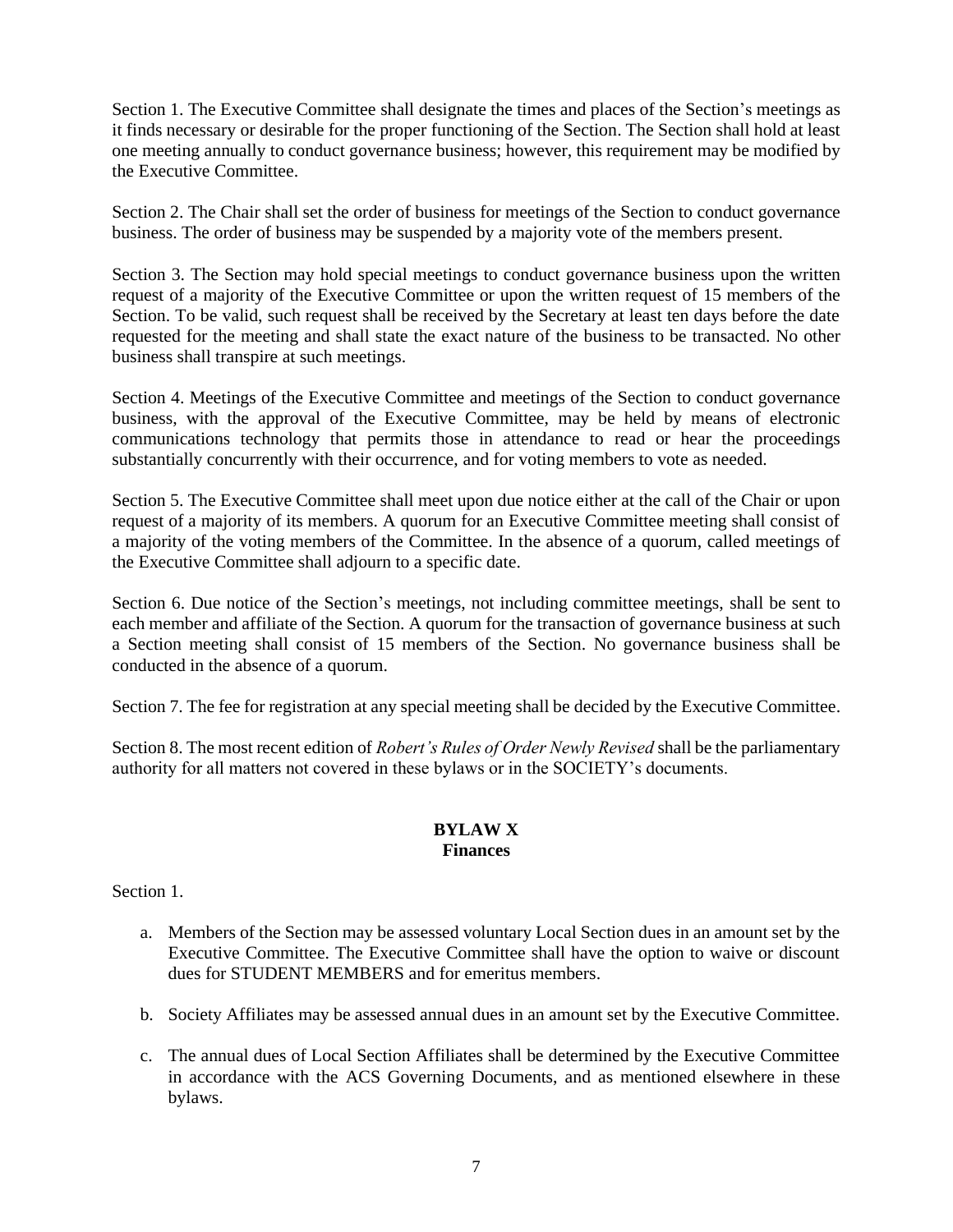Section 2. The Section may raise or collect funds to be expended for local purposes and may have the entire management and control of such funds insofar as such management and control shall not conflict with any provision of these bylaws or with the ACS Governing Documents.

Section 3. The Section may receive donations or bequests made to it and may expend or invest the same on behalf of the Section. Such expenditures or investments shall be made by the Treasurer of the Section upon authorization by the Executive Committee.

Section 4. An annual audit of the books of the Treasurer and of any other transactions regarding the Section's funds shall be conducted by two or more disinterested members or individuals, appointed by the Executive Committee. The audit report shall be submitted to the Executive Committee by January 31.

## **BYLAW XI Affiliation with Other Technical Organizations**

Section 1. The Section may affiliate with other technical organizations operating within the territory of the Section provided that such affiliation does not contravene the ACS Governing Documents. Such affiliation must be approved by the Executive Committee of the Section, by confirmation by the Council Committee on Constitution and Bylaws, and in compliance with the specific requirements of the ACS Governing Documents.

Section 2. The affiliation with the technical organization shall become effective upon authorization by the Executive Committee of the Section, by the Council Committee on Local Section Activities, and by confirmation by the Council Committee on Constitution and Bylaws.

Section 3. The Executive Committee may terminate the affiliation with any technical organization by notifying, in writing, the governing body of the technical organization. The technical organization may terminate the affiliation upon written notice to the Section's Executive Committee. Affiliations shall terminate after five years unless reauthorized by the Executive Committee. The term of each subsequent reauthorization shall not exceed five years.

### **BYLAW XII Amendments**

Section 1. A petition to amend the bylaws may be initiated by the Executive Committee or by a petition signed by at least 15 members of the Section. If the proposed amendment is approved by the Executive Committee, if practical, it shall be submitted to the SOCIETY's Committee on Constitution and Bylaws for review.

Section 2. The Executive Committee will then incorporate all the required changes and either accept or reject any recommended changes that are suggested by the Committee on Constitution and Bylaws. The revised bylaws shall then be submitted to the Section members for adoption. This may be accomplished at a business meeting of the Section provided that a minimum of four weeks' prior notice is given to the Section members.

Section 3. If a proposed amendment is not approved by the Executive Committee and if the petition is signed by at least 15 members of the Section, if practical, it shall be submitted to the SOCIETY's Committee on Constitution and Bylaws for review before being distributed to the members of the Section.